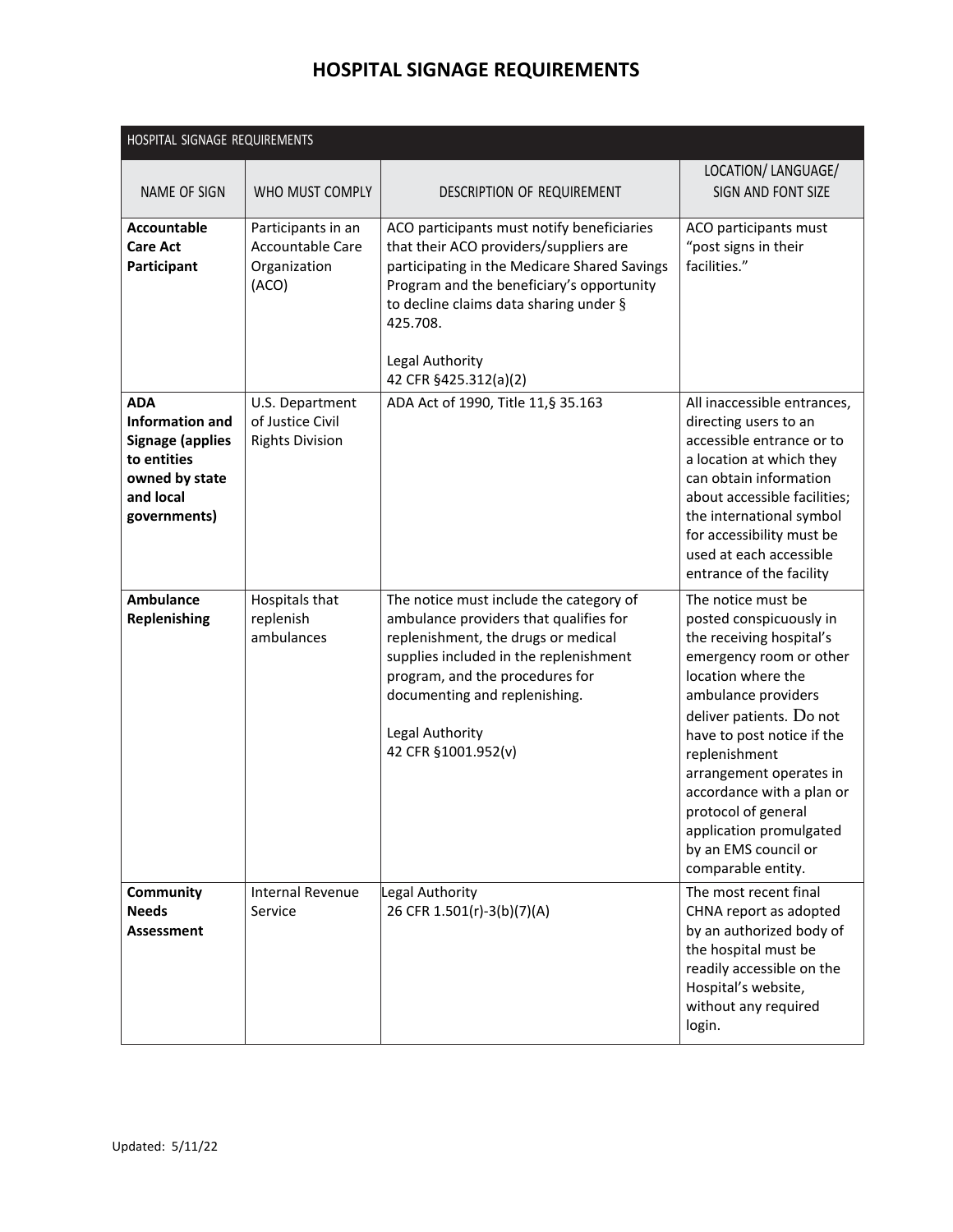| HOSPITAL SIGNAGE REQUIREMENTS                                                                 |                                                                                         |                                                                                                                                                                                                                                                                                                                                                                                                               |                                                                                                                                                                                                                                                                                                                                           |
|-----------------------------------------------------------------------------------------------|-----------------------------------------------------------------------------------------|---------------------------------------------------------------------------------------------------------------------------------------------------------------------------------------------------------------------------------------------------------------------------------------------------------------------------------------------------------------------------------------------------------------|-------------------------------------------------------------------------------------------------------------------------------------------------------------------------------------------------------------------------------------------------------------------------------------------------------------------------------------------|
| NAME OF SIGN                                                                                  | WHO MUST COMPLY                                                                         | DESCRIPTION OF REQUIREMENT                                                                                                                                                                                                                                                                                                                                                                                    | LOCATION/ LANGUAGE/<br>SIGN AND FONT SIZE                                                                                                                                                                                                                                                                                                 |
| <b>Complaint and</b><br><b>Client Advocacy</b><br>Group<br><b>Information</b>                 | Skilled nursing<br>facilities certified<br>for Medicare and<br>Medicaid                 | Skilled nursing facilities must post the<br>names, addresses, and telephone numbers<br>of all pertinent state client advocacy groups<br>such as the state survey and certification<br>agency (DHSS), the state licensure office<br>(DHSS), the state ombudsman program, the<br>protection and advocacy network, and the<br>Medicaid fraud control unit.<br>Legal Authority<br>42 CFR §483.10(b)(7)            |                                                                                                                                                                                                                                                                                                                                           |
| Comprehensive<br><b>Care for Joint</b><br>Replacement<br>(CJR) Program<br><b>Participants</b> | Participant<br>hospitals in the<br>CJR model.                                           | Website must include: [R] List of all current<br>and past CJR collaborators, including names<br>and address, and written policies for<br>selecting collaborators required by<br>§510.500(d).                                                                                                                                                                                                                  | Post on participant<br>hospital's website; update<br>quarterly (at a minimum)                                                                                                                                                                                                                                                             |
| <b>Elevator-State</b><br><b>Operating</b><br><b>Certificate</b>                               | Any owner,<br>operator, lessee or<br>agent of elevator                                  | The owner, operator, lessee or agent of<br>either shall post the operating certificate in<br>the elevator equipment room, in a<br>noncombustible frame with a clear<br>protective vision plate over it. For<br>installations without an elevator room<br>the state operating certificate shall be<br>posted as directed by the chief elevator<br>inspector.<br>Legal Authority<br>11 CSR 40-5.100             |                                                                                                                                                                                                                                                                                                                                           |
| <b>Employee</b><br>Polygraph<br><b>Protection Act</b><br>(EPPA)                               | U.S. Dept. of Labor                                                                     | Legal Authority<br>29 CFR § 801.6                                                                                                                                                                                                                                                                                                                                                                             | <b>Human Resources</b>                                                                                                                                                                                                                                                                                                                    |
| <b>EMTALA: It's</b><br>the Law!                                                               | Hospitals that<br>participate in<br>Medicare<br>(including<br>psychiatric<br>hospitals) | Hospitals must post (in a form specified by<br>the Secretary of the U.S. Department of<br>Health and Human Services) the rights of<br>individuals with respect to examination and<br>treatment for emergency medical conditions<br>and women in labor, and whether the<br>hospital participates in the Medicaid<br>program.<br>Legal Authority<br>42 USC. §1395cc(a)(1)(N)(iii) and (iv)<br>42 CFR §489.20(q) | Signs must be posted in a<br>place or places likely to be<br>noticed by all individuals<br>entering the dedicated<br>emergency department<br>(on- and off-campus), as<br>well as those individuals<br>waiting for examination<br>and treatment in areas<br>other than traditional<br>emergency departments<br>(e.g., entrances, admitting |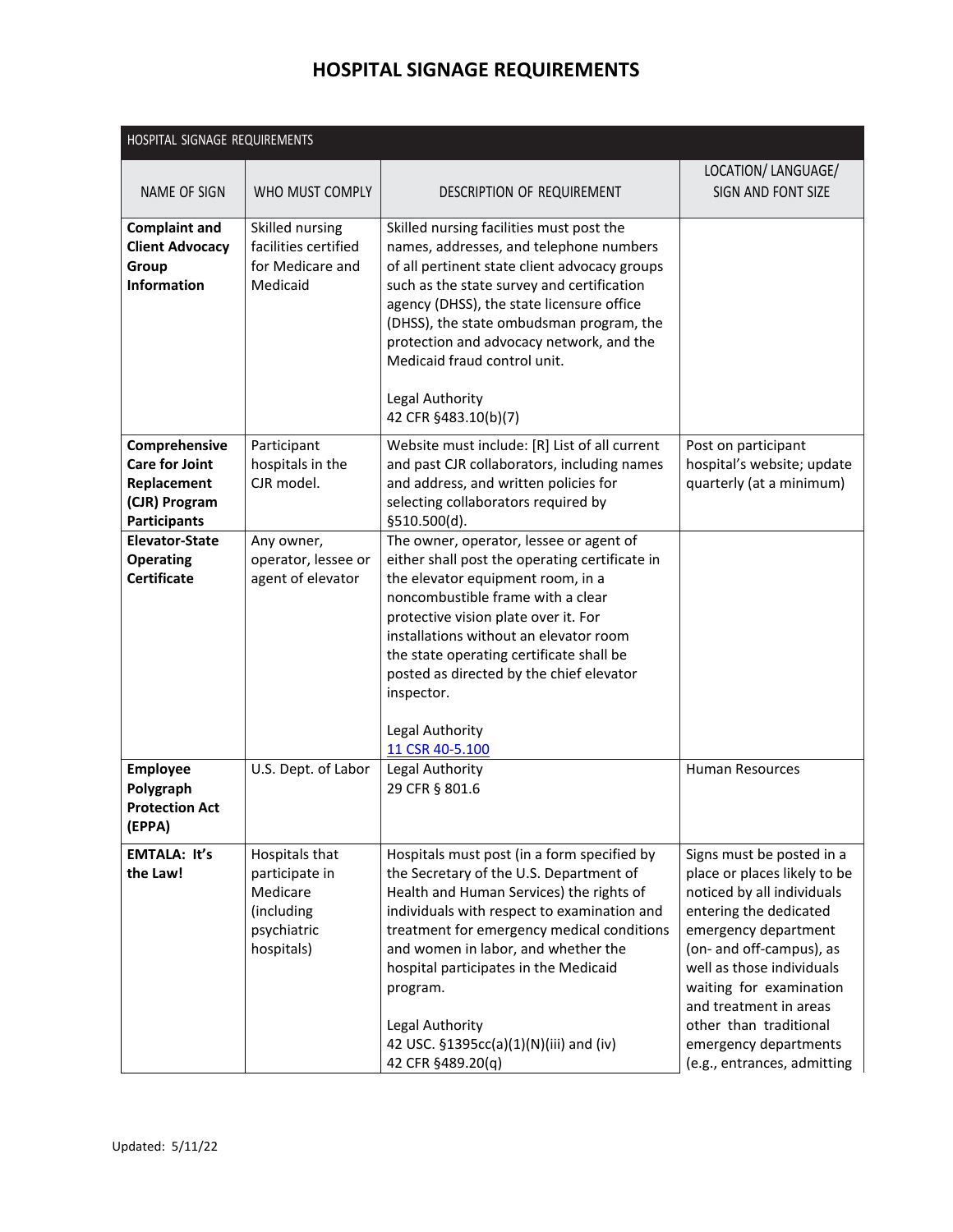| HOSPITAL SIGNAGE REQUIREMENTS                                                                                               |                                                                |                                                                                                                                                                                                                                                                                                                                                                                                                                                                                                                                                                           |                                                                                                                                                                                                                                                                                                                                                                                                                                                                                                                                                    |
|-----------------------------------------------------------------------------------------------------------------------------|----------------------------------------------------------------|---------------------------------------------------------------------------------------------------------------------------------------------------------------------------------------------------------------------------------------------------------------------------------------------------------------------------------------------------------------------------------------------------------------------------------------------------------------------------------------------------------------------------------------------------------------------------|----------------------------------------------------------------------------------------------------------------------------------------------------------------------------------------------------------------------------------------------------------------------------------------------------------------------------------------------------------------------------------------------------------------------------------------------------------------------------------------------------------------------------------------------------|
| NAME OF SIGN                                                                                                                | WHO MUST COMPLY                                                | DESCRIPTION OF REQUIREMENT                                                                                                                                                                                                                                                                                                                                                                                                                                                                                                                                                | LOCATION/ LANGUAGE/<br>SIGN AND FONT SIZE                                                                                                                                                                                                                                                                                                                                                                                                                                                                                                          |
| <b>EMTALA: It's</b><br>the Law!<br>(continued)                                                                              |                                                                |                                                                                                                                                                                                                                                                                                                                                                                                                                                                                                                                                                           | area, waiting rooms,<br>treatment areas). Posting<br>of signs is not required in<br>off-campus departments<br>that are not dedicated<br>emergency departments.<br>Signs must be clear and in<br>simple terms. Signs must<br>be posted in English and<br>other major languages<br>that are common to the<br>population of the hospital<br>service area. The letters<br>within the signs must be<br>clearly readable at a<br>distance of at least 20<br>feet, or from the expected<br>vantage point of<br>dedicated emergency<br>department patrons. |
| <b>End-Stage Renal</b><br><b>Disease Quality</b><br><b>Incentive</b><br>Program:<br>Performance<br><b>Score Certificate</b> | Renal dialysis<br>services providers<br>and facilities         | The Medicare Dialysis Quality Incentive<br>Program issues two-page "Performance<br>Score Certificates" (PSCs) that providers and<br>facilities must post. CMS will electronically<br>notify facilities that the PSC is available to<br>download from www.dialysisre-ports.org.<br>The facility must post both pages of the<br>certificate within five business days of the<br>notice from CMS. The notice must be posted<br>until the end of the calendar year. (See<br>www.medicare.gov/dialysis for more<br>information.)<br>Legal Authority<br>42 USC §1395rr(h)(6)(C) | The PSC must be<br>prominently displayed in<br>patient areas.                                                                                                                                                                                                                                                                                                                                                                                                                                                                                      |
| "Equal<br><b>Employment</b><br><b>Opportunity is</b><br>the Law" (Civil<br><b>Rights and ADA</b><br>notice)                 | <b>Equal Employment</b><br>Opportunity<br>Commission<br>(EEOC) | Legal Authority<br>29 CFR §1627.10                                                                                                                                                                                                                                                                                                                                                                                                                                                                                                                                        | <b>Human Resources</b>                                                                                                                                                                                                                                                                                                                                                                                                                                                                                                                             |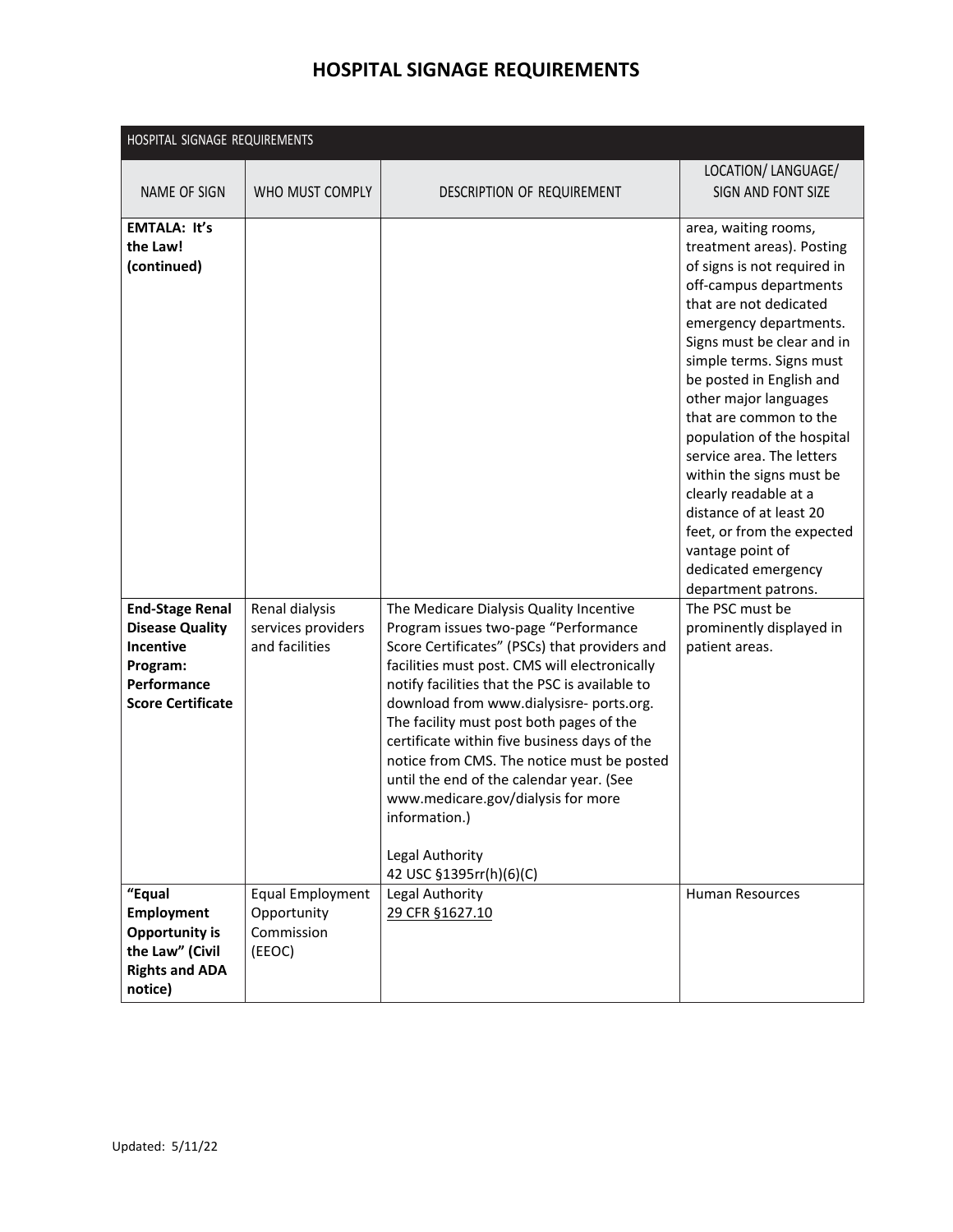|                                                                                                                    | HOSPITAL SIGNAGE REQUIREMENTS                                                                                                        |                                                                                                                                                                                                                                                                                                                                                                                                                                                                                                                                                                                                                                                                                                                                                                                                                                                                                                                                                                                                                                                                                        |                                                                                                                                                                                                                                                                                                                                                                                                                                                                                                                                                                                                                                                                                                                                                                                                                                                 |  |  |
|--------------------------------------------------------------------------------------------------------------------|--------------------------------------------------------------------------------------------------------------------------------------|----------------------------------------------------------------------------------------------------------------------------------------------------------------------------------------------------------------------------------------------------------------------------------------------------------------------------------------------------------------------------------------------------------------------------------------------------------------------------------------------------------------------------------------------------------------------------------------------------------------------------------------------------------------------------------------------------------------------------------------------------------------------------------------------------------------------------------------------------------------------------------------------------------------------------------------------------------------------------------------------------------------------------------------------------------------------------------------|-------------------------------------------------------------------------------------------------------------------------------------------------------------------------------------------------------------------------------------------------------------------------------------------------------------------------------------------------------------------------------------------------------------------------------------------------------------------------------------------------------------------------------------------------------------------------------------------------------------------------------------------------------------------------------------------------------------------------------------------------------------------------------------------------------------------------------------------------|--|--|
| NAME OF SIGN                                                                                                       | WHO MUST COMPLY                                                                                                                      | DESCRIPTION OF REQUIREMENT                                                                                                                                                                                                                                                                                                                                                                                                                                                                                                                                                                                                                                                                                                                                                                                                                                                                                                                                                                                                                                                             | LOCATION/ LANGUAGE/<br>SIGN AND FONT SIZE                                                                                                                                                                                                                                                                                                                                                                                                                                                                                                                                                                                                                                                                                                                                                                                                       |  |  |
| <b>Financial</b><br>Assistance/<br>Charity                                                                         | Hospitals licensed<br>under Title 70<br><b>RCW</b> that are<br>$501(c)(3)$ tax<br>exempt under<br>federal law                        | Notify and inform visitors to the hospital<br>about the availability of financial assistance<br>through conspicuous displays.<br>Legal Suthority<br>26 CFR 1.501(r)-4(b)(5)                                                                                                                                                                                                                                                                                                                                                                                                                                                                                                                                                                                                                                                                                                                                                                                                                                                                                                            | Website; public areas of<br>the hospital, including the<br>emergency department<br>and admissions areas<br>must have paper copies of<br>the FAP documents must<br>be available upon request<br>and without charge.                                                                                                                                                                                                                                                                                                                                                                                                                                                                                                                                                                                                                              |  |  |
| Freedom to<br><b>Choose Post-</b><br><b>Acute Care</b><br>Provider                                                 | Hospitals including<br>critical access<br>hospitals                                                                                  | Discharge plan must include a list of HHAs or<br>SNFs that are available, participate in the<br>Medicare program, and that serve the<br>geographic area in which the patient<br>resides, or in the case of a SNF, in the<br>geographic area requested by the patient.<br>Legal Authority 42 CFR 482.43(c)(1);                                                                                                                                                                                                                                                                                                                                                                                                                                                                                                                                                                                                                                                                                                                                                                          | List of HHS or SNF must be<br>included in the discharge<br>plan.                                                                                                                                                                                                                                                                                                                                                                                                                                                                                                                                                                                                                                                                                                                                                                                |  |  |
| <b>Hill-Burton</b><br>Community<br><b>Service</b><br><b>Assurance and</b><br>Uncompensated<br><b>Care Services</b> | Recipients of<br>federal funding<br>under the Hill-<br>Burton Act that<br>have not<br>completed their<br>Hill-Burton<br>obligations. | A facility receiving federal funding under<br>Title VI or XVI of the Public Health Service<br>Act (Hill-Burton grants to modernize<br>hospitals) must make its facility (or that<br>portion constructed or renovated with<br>federal funds) available to all persons<br>residing or employed in the geographic area<br>it serves, and provide uncompensated<br>services. The facility must acknowledge this<br>obligation by making a "community service<br>assurance" and posting a sign to that effect.<br>The facility must also post a sign regarding<br>the provision of uncompensated care. The<br>Secretary of the U.S. Department of Health<br>and Human Services will provide the<br>required signs in English and Spanish.<br>Written Individual Notice that specifies the<br>types of Hill-Burton free and reduced-cost<br>services available and the income criteria is<br>also required;<br>http://www.hrsa.gov/gethealthcare/afforda<br>ble/hillburton/<br>Legal Authority<br>42 CFR §124.501 et seq. (uncompensated<br>care) and 124.601 et seq. (community<br>service) | The law does not specify<br>where the community<br>service signs must be<br>posted. Signs about<br>uncompensated care<br>must be posted in<br>"appropriate areas in the<br>facility, including, but not<br>limited to, the admissions<br>areas, the business office,<br>and the emergency room"<br>Signs must be posted in<br>English and Spanish. If 10<br>percent or more of<br>households in the facility's<br>service area usually speak<br>a language other than<br>English or Spanish, the<br>facility must translate the<br>sign into that language(s)<br>and post signs similar in<br>size and legibility to the<br>English and Spanish signs.<br>In addition, the facility<br>must make reasonable<br>efforts to communicate<br>the contents of the posted<br>notice to persons it has<br>reason to believe cannot<br>read the notice. |  |  |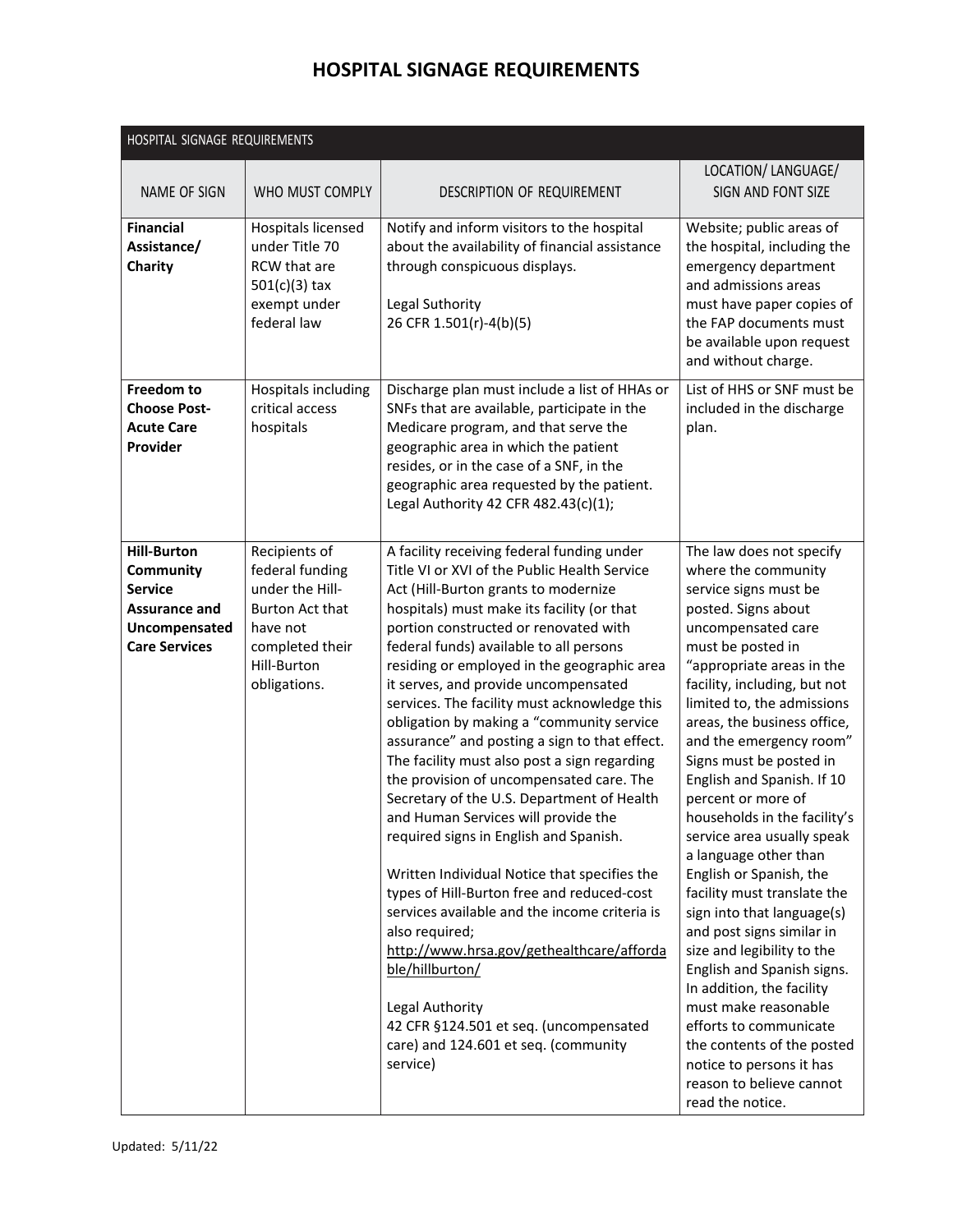| HOSPITAL SIGNAGE REQUIREMENTS                                                                                                     |                                                                                                                                                                                                                                                                                                                                                                                                                                                                                               |                                                                                                                                                                                                                                                                                                                                                                                                                                                                                                                                                                                                                                                                                                                                                                                                                                                                                                                                                        |                                                                                                                                                    |
|-----------------------------------------------------------------------------------------------------------------------------------|-----------------------------------------------------------------------------------------------------------------------------------------------------------------------------------------------------------------------------------------------------------------------------------------------------------------------------------------------------------------------------------------------------------------------------------------------------------------------------------------------|--------------------------------------------------------------------------------------------------------------------------------------------------------------------------------------------------------------------------------------------------------------------------------------------------------------------------------------------------------------------------------------------------------------------------------------------------------------------------------------------------------------------------------------------------------------------------------------------------------------------------------------------------------------------------------------------------------------------------------------------------------------------------------------------------------------------------------------------------------------------------------------------------------------------------------------------------------|----------------------------------------------------------------------------------------------------------------------------------------------------|
| NAME OF SIGN                                                                                                                      | WHO MUST COMPLY                                                                                                                                                                                                                                                                                                                                                                                                                                                                               | DESCRIPTION OF REQUIREMENT                                                                                                                                                                                                                                                                                                                                                                                                                                                                                                                                                                                                                                                                                                                                                                                                                                                                                                                             | LOCATION/ LANGUAGE/<br>SIGN AND FONT SIZE                                                                                                          |
| <b>Hill-Burton</b><br>Community<br><b>Service</b><br><b>Assurance and</b><br>Uncompensated<br><b>Care Services</b><br>(continued) |                                                                                                                                                                                                                                                                                                                                                                                                                                                                                               |                                                                                                                                                                                                                                                                                                                                                                                                                                                                                                                                                                                                                                                                                                                                                                                                                                                                                                                                                        | Sample Signs<br>Facilities may obtain the<br>signs by contacting the<br><b>Health Resources and</b><br>Services Administration at<br>800-638-0742. |
| <b>Hospital Price</b><br>Transparency-<br><b>Estimate of</b><br><b>Charges</b>                                                    | Most institutions<br>in the United<br>States that are<br>licensed as<br>hospitals or<br>otherwise<br>approved as<br>meeting applicable<br>licensing<br>requirements<br>must post their<br>standard charges<br>prominently on a<br>publicly available<br>website.<br>For additional<br>details on the<br>definition of<br>hospital refer to<br>45 CFR §180.20<br>and on the<br>federally owned or<br>operated hospitals<br>already deemed to<br>be in compliance<br>refer to 45 CFR<br>§180.30 | Single machine-readable digital file<br>1.<br>containing the following standard<br>charges for all items and services<br>provided by the hospital: gross<br>charges, discounted cash prices,<br>payer-specific negotiated charges,<br>and de-identified minimum and<br>maximum negotiated charges.<br>For additional details on this requirement<br>refer to 45 CFR §180.50.<br>Display of at least 300 "shoppable<br>2.<br>services" (or as many as the hospital<br>provides if less than 300) that a<br>health care consumer can schedule<br>in advance. Must contain plain<br>language descriptions of the services<br>and group them with ancillary<br>services, and provide the discounted<br>cash prices, payer-specific<br>negotiated charges, and de-<br>identified minimum and maximum<br>negotiated charges.<br>3.<br>For additional details on this requirement,<br>including the use of price estimator tools,<br>refer to 45 CFR §180.60. | There are numerous<br>requirements for the<br>display of information.<br>See 45 CFR §180.50 for<br>more detail.                                    |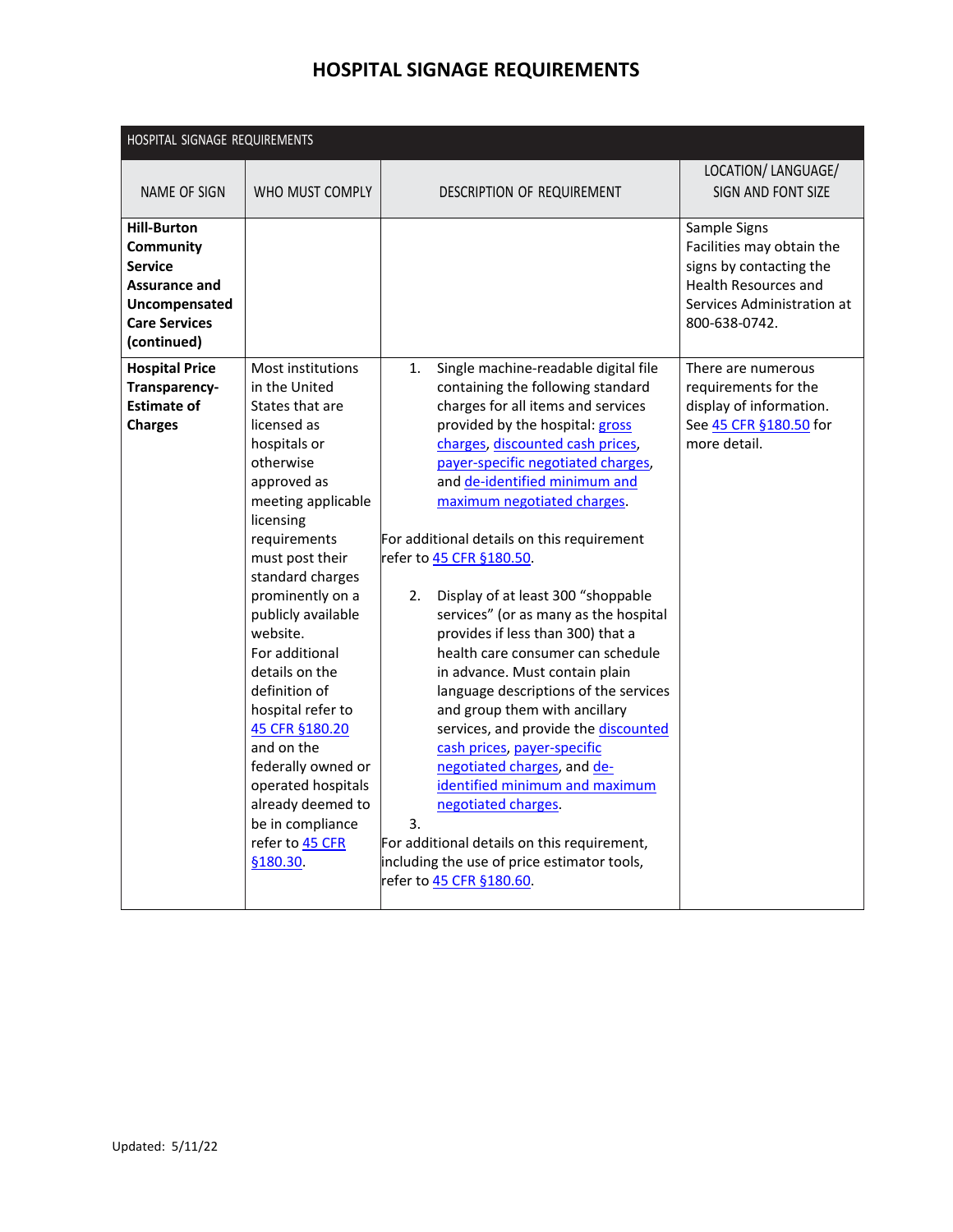| HOSPITAL SIGNAGE REQUIREMENTS                             |                                                                                                                                                                                                                                                                                                                                                                            |                                                                                                                                                                                                                                                                                                                                                                                                                                        |                                                                                                                                                                          |  |
|-----------------------------------------------------------|----------------------------------------------------------------------------------------------------------------------------------------------------------------------------------------------------------------------------------------------------------------------------------------------------------------------------------------------------------------------------|----------------------------------------------------------------------------------------------------------------------------------------------------------------------------------------------------------------------------------------------------------------------------------------------------------------------------------------------------------------------------------------------------------------------------------------|--------------------------------------------------------------------------------------------------------------------------------------------------------------------------|--|
| NAME OF SIGN                                              | WHO MUST COMPLY                                                                                                                                                                                                                                                                                                                                                            | DESCRIPTION OF REQUIREMENT                                                                                                                                                                                                                                                                                                                                                                                                             | LOCATION/ LANGUAGE/<br>SIGN AND FONT SIZE                                                                                                                                |  |
| Human<br><b>Trafficking</b>                               | There are a host of<br>establishments<br>some of which<br>include:<br>Emergency<br>Departments of<br>general acute care<br>hospitals; Urgent<br>Care Centers,<br>Women's Health<br>Centers, Maternity<br>Homes; Abortion<br>facilities                                                                                                                                     | Any owner or operator of an establishment<br>required to post the human trafficking<br>hotline notice who fails to comply with the<br>requirement shall receive a written warning<br>for the first violation and may be guilty of an<br>infraction for any subsequent violation.<br>There are requirements for the poster to<br>include specific information and be of a<br>lcertain size.<br>Legal Authority<br>Section 595.120, RSMo | Conspicuous place in or<br>near the bathrooms or<br>near the entrance.<br>The poster can be<br>downloaded or ordered<br>from the Department of<br>Public Safety website. |  |
| Mammography<br><b>Accreditation</b><br><b>Certificate</b> | A mammography<br>facility $-$ a<br>hospital,<br>outpatient<br>department, clinic,<br>radiology practice,<br>mobile unit,<br>physician office, or<br>other facility as<br>determined by the<br>Secretary of the<br>U.S. Department<br>of Health and<br>Human Services,<br>that conducts<br>breast cancer<br>screening or<br>diagnosis through<br>mammography<br>activities. | The U.S. Secretary of Health and Human<br>Services issues a certification of<br>accreditation to accredited mammography<br>facilities.<br>Legal Authority<br>42 USC §263b(b)(1)(A)(iii)                                                                                                                                                                                                                                                | The certificate must be<br>prominently displayed.                                                                                                                        |  |
| <b>Medicare and</b><br><b>Medicaid</b><br><b>Benefits</b> | Skilled nursing<br>facilities certified<br>for Medicare and<br>Medicaid                                                                                                                                                                                                                                                                                                    | A skilled nursing facility must display written<br>information about how to apply for and use<br>Medicare and Medicaid benefits, and how to<br>receive refunds for previous payments<br>covered by such benefits.<br>Legal Authority<br>42 CFR §483.10(b)(10)                                                                                                                                                                          | The information must be<br>prominently displayed in<br>the facility.                                                                                                     |  |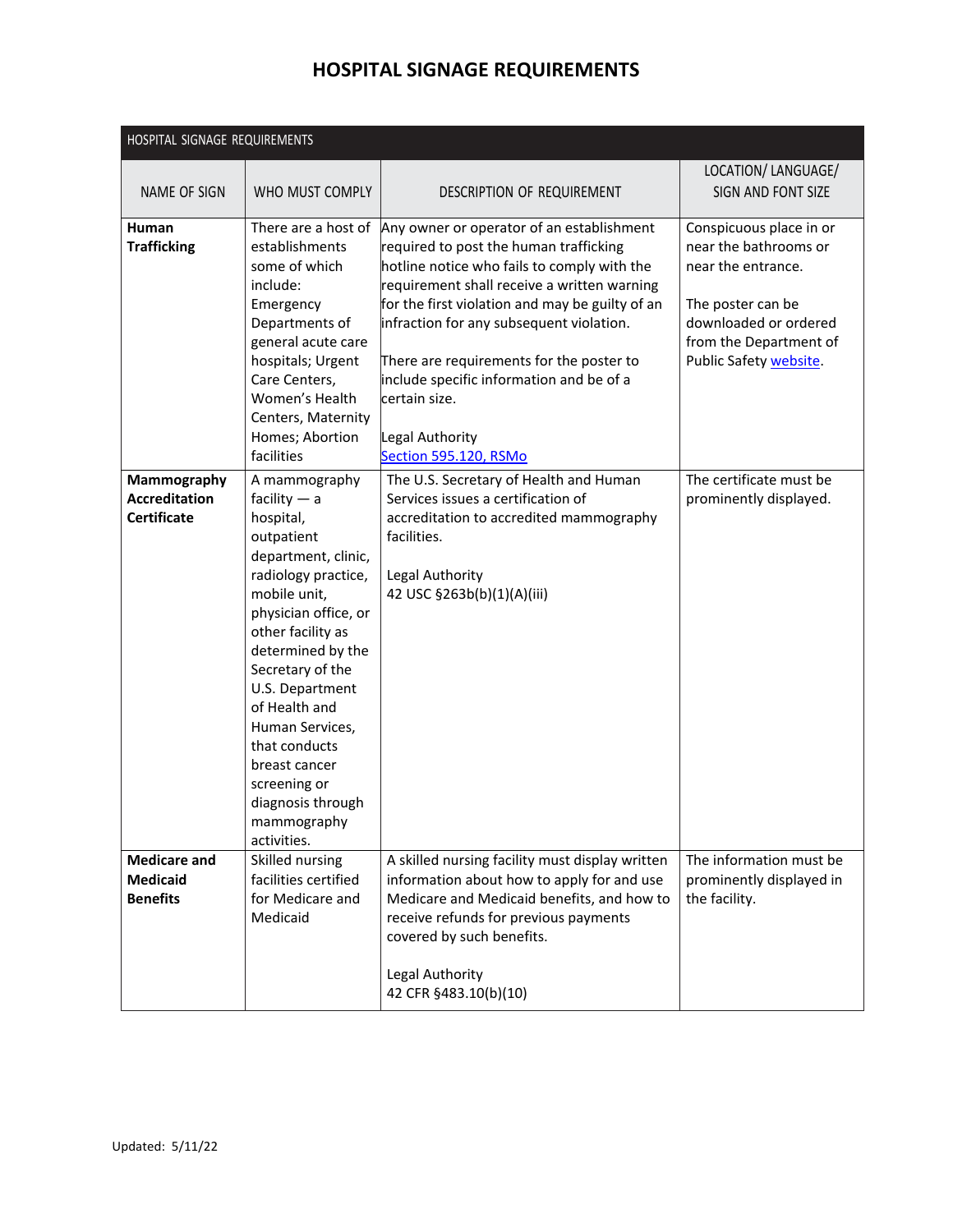| HOSPITAL SIGNAGE REQUIREMENTS                                                           |                                                                                         |                                                                                                                                                                                                                                                                                                                                                                                                                                                                                                |                                                                                                                                                                 |  |
|-----------------------------------------------------------------------------------------|-----------------------------------------------------------------------------------------|------------------------------------------------------------------------------------------------------------------------------------------------------------------------------------------------------------------------------------------------------------------------------------------------------------------------------------------------------------------------------------------------------------------------------------------------------------------------------------------------|-----------------------------------------------------------------------------------------------------------------------------------------------------------------|--|
| <b>NAME OF SIGN</b>                                                                     | WHO MUST COMPLY                                                                         | DESCRIPTION OF REQUIREMENT                                                                                                                                                                                                                                                                                                                                                                                                                                                                     | LOCATION/ LANGUAGE/<br>SIGN AND FONT SIZE                                                                                                                       |  |
| <b>Notice of</b><br><b>Privacy Practices</b>                                            | Covered entities<br>under HIPAA                                                         | Each covered entity under the Health<br>Insurance Portability and Accountability Act<br>(HIPAA) of 1996 must post its Notice of<br>Privacy Practices. The notice must also be<br>available on the covered entity's website for<br>downloading.<br>http://www.hhs.gov/ocr/privacy/hipaa/und<br>erstanding/coveredentities/notice.pdf;<br>written notice on a website and in a form<br>that patients may take with them is also<br>required.<br>Legal Authority<br>45 CFR §164.520(c)(2)(iii)(B) | Notices must be posted in<br>a clear and prominent<br>location where it is<br>reasonable to expect<br>individuals seeking<br>services to be able to read<br>it. |  |
| Notice of<br><b>Beneficiary</b><br>Hospital<br><b>Discharge</b><br><b>Appeal Rights</b> | All hospitals<br>providing<br>inpatient care,<br>including critical<br>access hospitals | Written notice must include a Medicare<br>beneficiary's:<br>rights as a hospital inpatient;<br>1)<br>discharge appeal rights - including a<br>2)<br>description of the process under<br>§405.1206 and detailed information in<br>accordance with §405.1206(e); and<br>liability for charges for continued<br>3)<br>inpatient stay.<br>42 CFR 405.1205                                                                                                                                          | Notice to Medicare<br>beneficiaries at or near<br>admission, but no later<br>than two days after being<br>admitted.                                             |  |
| <b>Patient Seen by</b><br><b>Advance</b><br><b>Practice Nurse</b>                       | Offices where<br>APNs prescribe<br>under a<br>collaboration<br>practice<br>agreement    | A requirement that there shall be posted at<br>every office where the advanced practice<br>registered nurse is authorized to prescribe,<br>in collaboration with a physician, a<br>prominently displayed disclosure statement<br>informing patients that they may be seen by<br>an advanced practice registered nurse and<br>have the right to see the collaborating<br>physician;<br>Legal Authority<br>RSMo 334.104. 3. (3)                                                                  | Sign must be prominently<br>displayed.                                                                                                                          |  |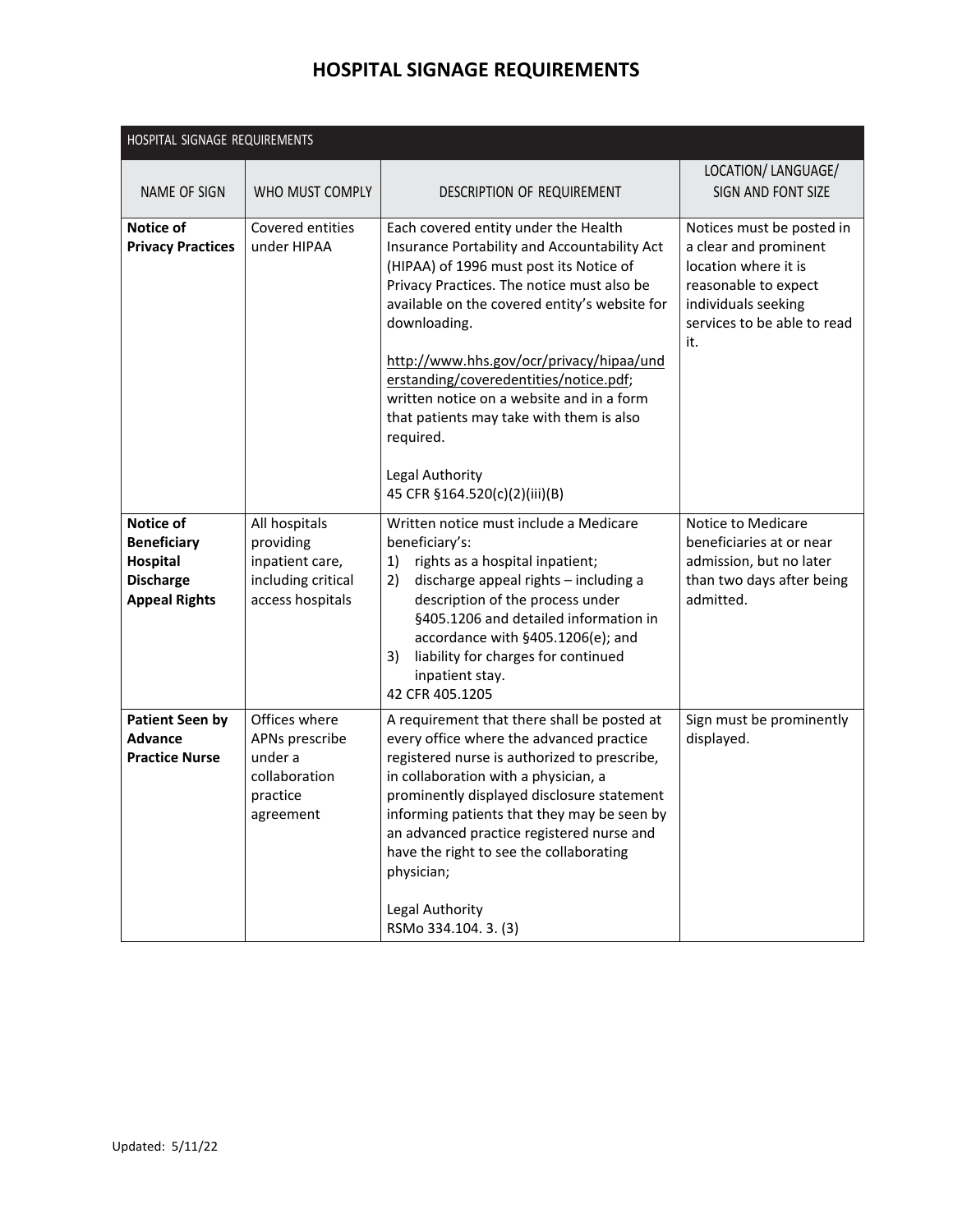| HOSPITAL SIGNAGE REQUIREMENTS              |                                                                                                                                 |                                                                                                                                                                                                                                                                                                                                                                                                                                                                                                                                                                                                                                                                                                                                                                                                                                                                     |                                           |
|--------------------------------------------|---------------------------------------------------------------------------------------------------------------------------------|---------------------------------------------------------------------------------------------------------------------------------------------------------------------------------------------------------------------------------------------------------------------------------------------------------------------------------------------------------------------------------------------------------------------------------------------------------------------------------------------------------------------------------------------------------------------------------------------------------------------------------------------------------------------------------------------------------------------------------------------------------------------------------------------------------------------------------------------------------------------|-------------------------------------------|
| NAME OF SIGN                               | WHO MUST COMPLY                                                                                                                 | DESCRIPTION OF REQUIREMENT                                                                                                                                                                                                                                                                                                                                                                                                                                                                                                                                                                                                                                                                                                                                                                                                                                          | LOCATION/ LANGUAGE/<br>SIGN AND FONT SIZE |
| Physician<br><b>Availability</b>           | Emergency<br>departments in<br>hospitals and<br>critical access<br>hospitals without<br>a physician<br>present at all<br>times. | Each dedicated emergency department, as<br>that term is defined in Sec. 489.24(b), in a<br>hospital in which a doctor of medicine or<br>doctor of osteopathy is not present 24 hours<br>per day, 7 days per week must post a notice<br>conspicuously in a place or places likely to<br>be noticed by all individuals entering the<br>dedicated emergency department. The<br>posted notice must state that the hospital<br>does not have a doctor of medicine or a<br>doctor of osteopathy present in the hospital<br>24 hours per day, 7 days per week, and must<br>indicate how the hospital will meet the<br>medical needs of any patient with an<br>emergency medical condition, as defined in<br>Sec. 489.24(b), at a time when there is no<br>doctor of medicine or doctor of osteopathy<br>present in the hospital.<br>Legal Authority<br>42 CFR §489.20(w(5) | The signs must be<br>conspicuous.         |
| <b>Provider-Based</b><br><b>Off-Campus</b> | Hospitals that<br>participate in                                                                                                | Provider-based facilities must make patients<br>aware that they are entering a facility of the                                                                                                                                                                                                                                                                                                                                                                                                                                                                                                                                                                                                                                                                                                                                                                      | The notice or signage<br>must be one that |
| <b>Outpatient</b>                          | Medicare and                                                                                                                    | main provider (hospital) and will be billed                                                                                                                                                                                                                                                                                                                                                                                                                                                                                                                                                                                                                                                                                                                                                                                                                         | Medicare beneficiaries                    |
| <b>Locations</b>                           | have off-campus,<br>provider-based<br>outpatient<br>services                                                                    | accordingly. Technically, the law does not<br>require signage, but most facilities use<br>signage to fulfill this requirement. In<br>addition, prior to delivery of services, the<br>patient must receive written notice<br>regarding his/her potential financial liability.<br>If the exact type and extent of care needed<br>are not known, the patient must receive a<br>written explanation that the beneficiary will<br>incur a coinsurance liability to the hospital<br>that he or she would not incur if the facility<br>were not provider-based; an estimate based<br>on typical or average charges for visits to the<br>facility; and a statement that the patient's<br>actual liability will depend upon the actual<br>services furnished by the hospital.<br>Legal Authority<br>42 CFR §413.65(d)(4) and (g)(7)                                          | can read and understand.                  |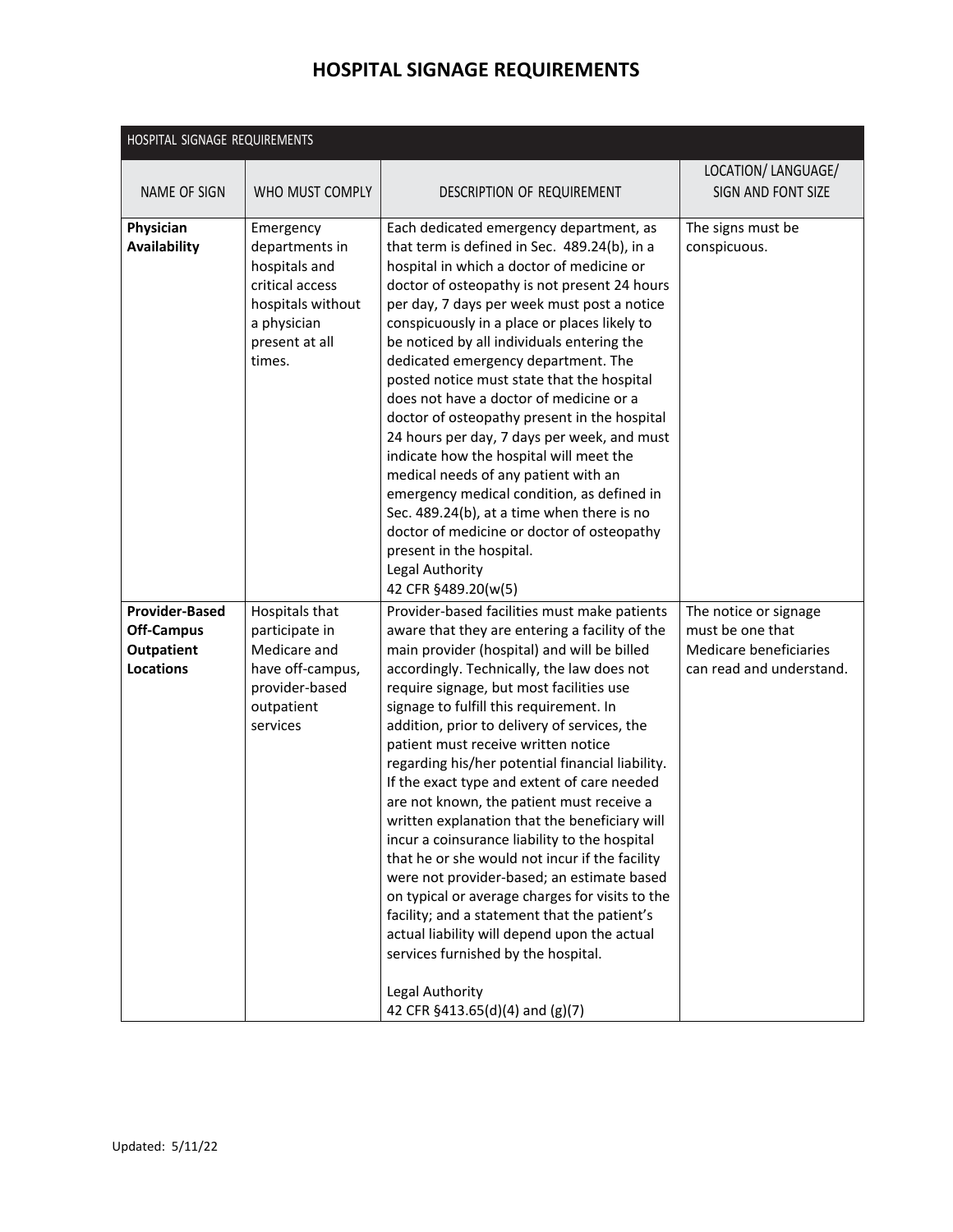| HOSPITAL SIGNAGE REQUIREMENTS                                                                                    |                                                                               |                                                                                                                                                                                                                                                                                                                                                                                                                                                                                                                                                                                                                                                                                                                                                                                                                                                                                                                                                                                                                                                                                                                                                                                                                                                                                                                                                                                                                                              |                                           |
|------------------------------------------------------------------------------------------------------------------|-------------------------------------------------------------------------------|----------------------------------------------------------------------------------------------------------------------------------------------------------------------------------------------------------------------------------------------------------------------------------------------------------------------------------------------------------------------------------------------------------------------------------------------------------------------------------------------------------------------------------------------------------------------------------------------------------------------------------------------------------------------------------------------------------------------------------------------------------------------------------------------------------------------------------------------------------------------------------------------------------------------------------------------------------------------------------------------------------------------------------------------------------------------------------------------------------------------------------------------------------------------------------------------------------------------------------------------------------------------------------------------------------------------------------------------------------------------------------------------------------------------------------------------|-------------------------------------------|
| NAME OF SIGN                                                                                                     | WHO MUST COMPLY                                                               | DESCRIPTION OF REQUIREMENT                                                                                                                                                                                                                                                                                                                                                                                                                                                                                                                                                                                                                                                                                                                                                                                                                                                                                                                                                                                                                                                                                                                                                                                                                                                                                                                                                                                                                   | LOCATION/ LANGUAGE/<br>SIGN AND FONT SIZE |
| <b>Radiation:</b><br>Caution<br>(federal)                                                                        | Persons or entities<br>licensed by the<br>Nuclear<br>Regulatory<br>Commission | Depending on the level of radiation, the area<br>must be marked with a sign(s) that contains<br>the radiation symbol and text as follows:<br>1. Radiation area (area where an individual<br>could receive a dose in excess of 0.005 rem<br>in 1 hour at 30 cm from source or from any<br>surface the radiation penetrates):<br>"CAUTION, RADIATION AREA."<br>2. High radiation area (area where an<br>individual could receive a dose in excess of<br>0.1 rem in 1 hour at 30 cm from source or<br>any surface the radiation penetrates):<br>"CAUTION, HIGH RA- DIATION AREA" or<br>"DANGER, HIGH RA- DIATION AREA."<br>3. Very high radiation area (area where an<br>individual could receive a dose in excess of<br>500 rads rem in 1 hour at 1 meter from<br>source or from any surface the radiation<br>penetrates): "GRAVE DANGER, VERY HIGH<br><b>RADIATION AREA."</b><br>4. Airborne radioactivity area (area where<br>radioactive material is dispersed in the air in<br>the form of dusts, fumes, particulates, mists,<br>vapors, or gases): "CAUTION, AIRBORNE<br>RADIOACTIVITY AREA" or "DANGER,<br>AIRBORNE RADIOACTIVITY AREA."<br>5. Areas/room where licensed material is<br>used or stored in an amount exceeding 10<br>times the quantity specified in appendix C to<br>10.<br>CFR part 20: "CAUTION, RADIOACTIVE<br>MATERIAL(S)" or "DANGER, RADIOACTIVE<br>MATERIAL(S)"<br>Legal Authority<br>10 CFR §20.1003 and 20.1902 | The signs must be<br>conspicuous.         |
| <b>Uniformed</b><br><b>Services</b><br><b>Employment</b><br>and<br>Reemployment<br><b>Rights Act</b><br>(USERRA) | U.S. Dept. of Labor                                                           | 38 U.S.C. Chapter 43 (Public Law 103-353)                                                                                                                                                                                                                                                                                                                                                                                                                                                                                                                                                                                                                                                                                                                                                                                                                                                                                                                                                                                                                                                                                                                                                                                                                                                                                                                                                                                                    | Human Resources                           |